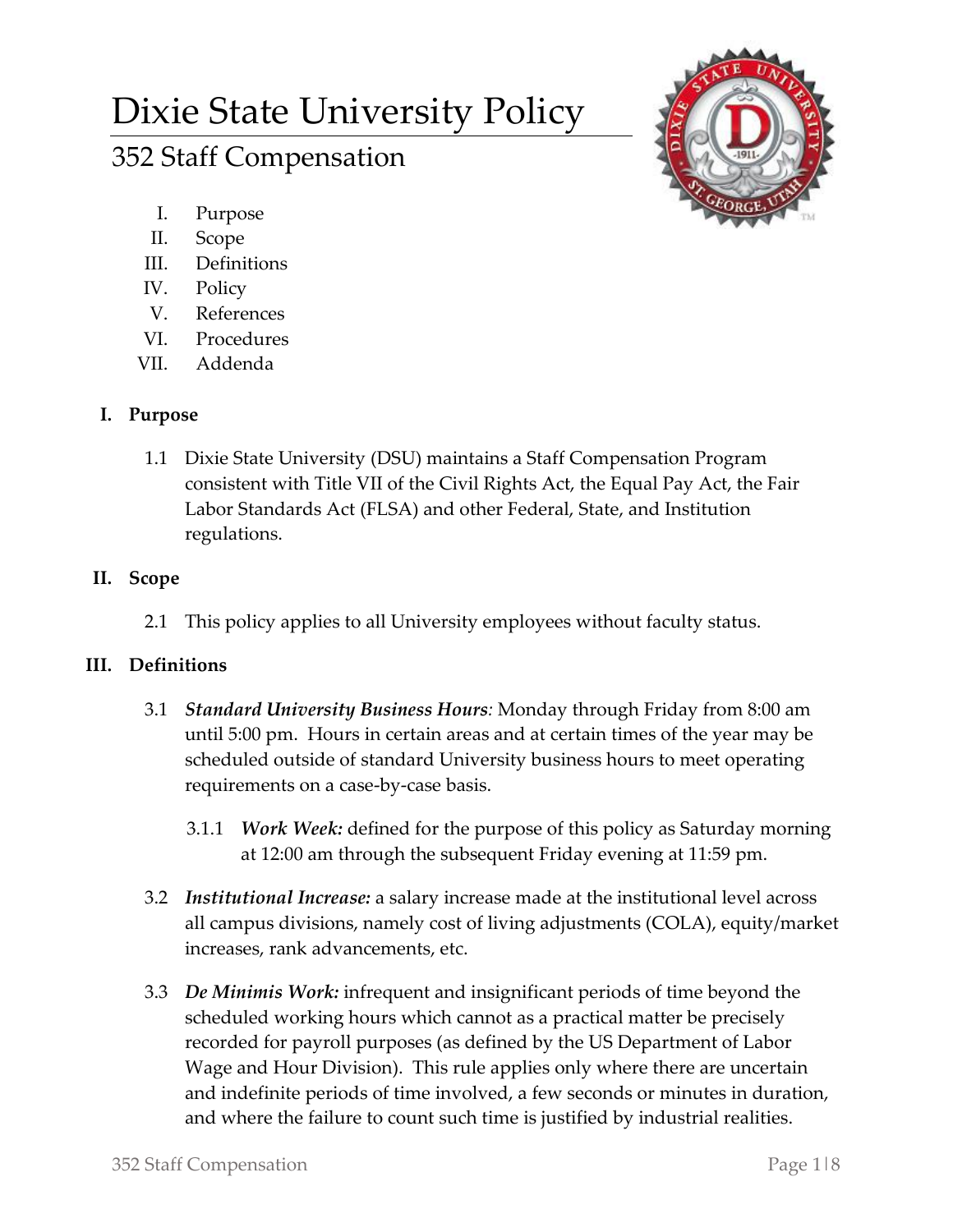### **IV. Policy**

- 4.1 DSU employees are subject to the requirements of the Fair Labor Standards Act. As such, Human Resources shall evaluate each job description with supervisors and determine the job's appropriate overtime classification of exempt vs. non-exempt under the FLSA salary and duties tests.
	- 4.1.1 Full-time employees in exempt positions (ineligible for overtime) are responsible for fulfilling the responsibilities of their assigned positions and working a minimum of 40 hours per week.
	- 4.1.2 Full-time employees in non-exempt positions (eligible for overtime) are expected to work eight hours a day or 40 hours per week and are responsible for accurately recording work hours, obtaining supervisor's approval prior to working overtime, and cooperate with overtime work needs. Departments shall schedule unpaid meal breaks and paid rest periods as appropriate.
		- 4.1.2.1 Full-time non-exempt employees shall receive a meal period for each full-time work day of not less than 30 minutes and not exceeding 60 minutes. Meal periods are non-compensated and are not included when calculating total hours worked. Meal periods may not be used to shorten a work day.
		- 4.1.2.2 Full-time non-exempt employees may take up to 15 minutes of compensated break period for every four hours worked. Break periods may not be accumulated to create a shorter work day or longer lunch period.
		- 4.1.2.3 Full-time non-exempt employees are allowed compensated exercise release time of up to 30 minutes three days per week. Authorization for exercise release time shall be documented in writing and scheduled with the supervisor's approval.
		- 4.1.2.4 Full-time non-exempt employees may not "volunteer" their services to the University if the work is not significantly different in nature than their primary position.
	- 4.1.3 For employment of persons under the age of 18, DSU complies with rules governed by the Fair Labor Standards Act and Utah State Administrative Code R610-2-3.
- 4.2 Overtime Pay, Compensatory Time Off, and Callback Pay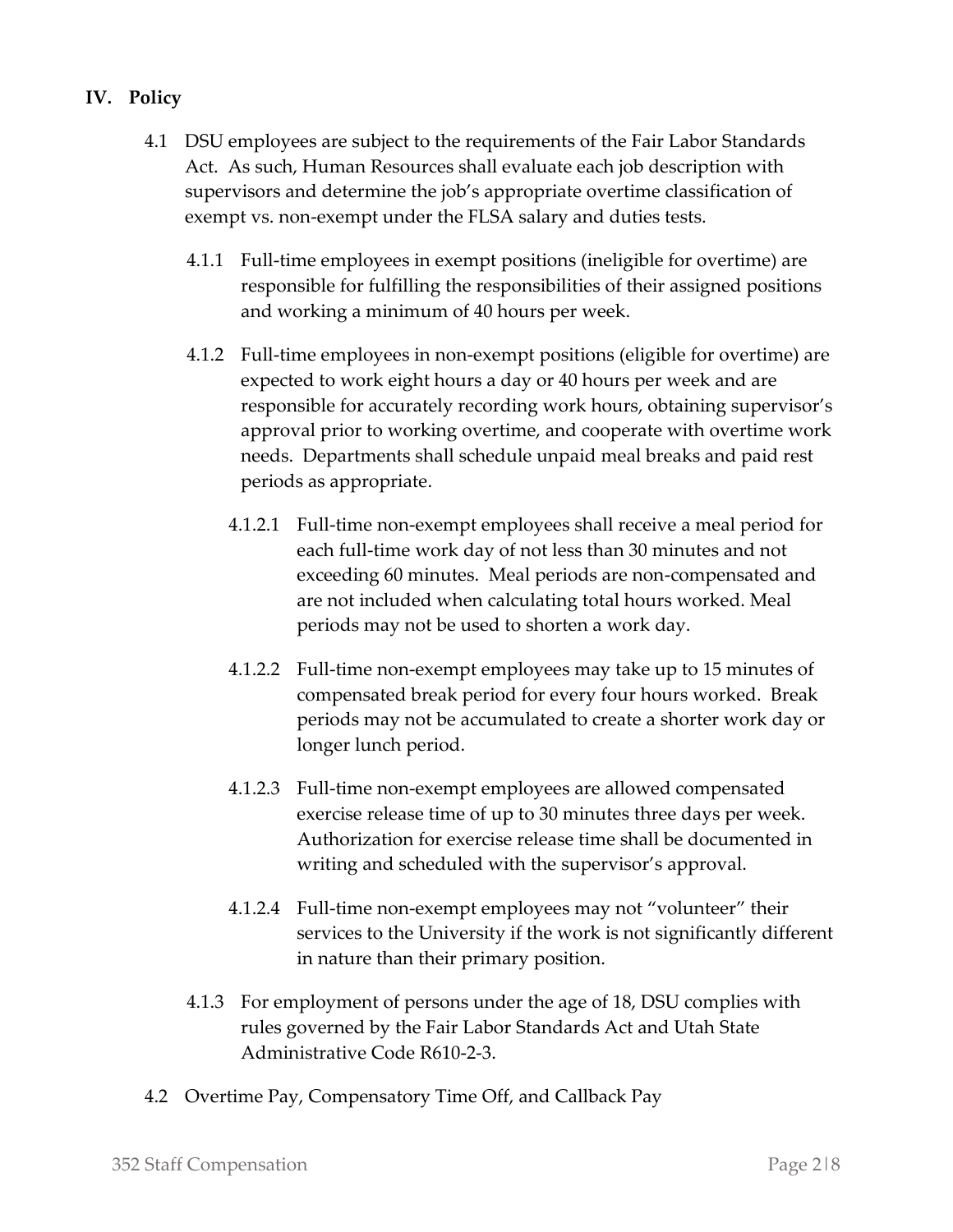- 4.2.1 A department may require employees to work overtime. However, supervisors will organize their department workloads to keep overtime hours to a minimum.
- 4.2.2 The University provides overtime pay or compensatory time off to nonexempt employees whose work exceeds 40 hours in a workweek. Nonexempt employees must obtain their supervisor's approval prior to working overtime hours. Should an employee work overtime without the supervisor's approval and provides the appropriate documentation of said work hours, those overtime hours must be paid/compensated to the employee, though the employee may be subject to disciplinary action.
- 4.2.3 Both overtime pay and compensatory time off are given at the rate of time and one-half of the regular base pay rate for each overtime hour worked.
	- 4.2.3.1 Time absent from the job for vacation, sick, a holiday, or other paid leave is not counted as time worked for the purpose of computing overtime hours. Rather, extra hours worked in such a week are given at the normal rate of time. For example: a paid holiday is Monday and the employee works 34 hours between Tuesday – Friday of the same week for a total of 42 hours (34 hours of work + 8 hours holiday). Because the employee is not physically at work more than 40 hours this week, the employee would be given two (2) hours of comp time (the normal rate) and not at time and one-half.
- 4.2.4 Compensatory time off in lieu of overtime pay is the University's default position for compensating overtime hours. However, if the employee and supervisor agree, compensatory time off can be declined and the employee will receive pay at time and one-half. Supervisors are responsible for submitting said payment with associated documentation to the Payroll Office.
- 4.2.5 Actual hours worked and compensatory time must be documented and recorded by the employee and the supervisor as it is accrued and as it is taken.
- 4.2.6 The maximum compensatory time that can be accrued is 120 hours (80 hours of overtime work). If a non-exempt employee achieves the maximum accrual, resigns, or is discharged at the time when he or she has a balance of unused compensatory time off, the employee will be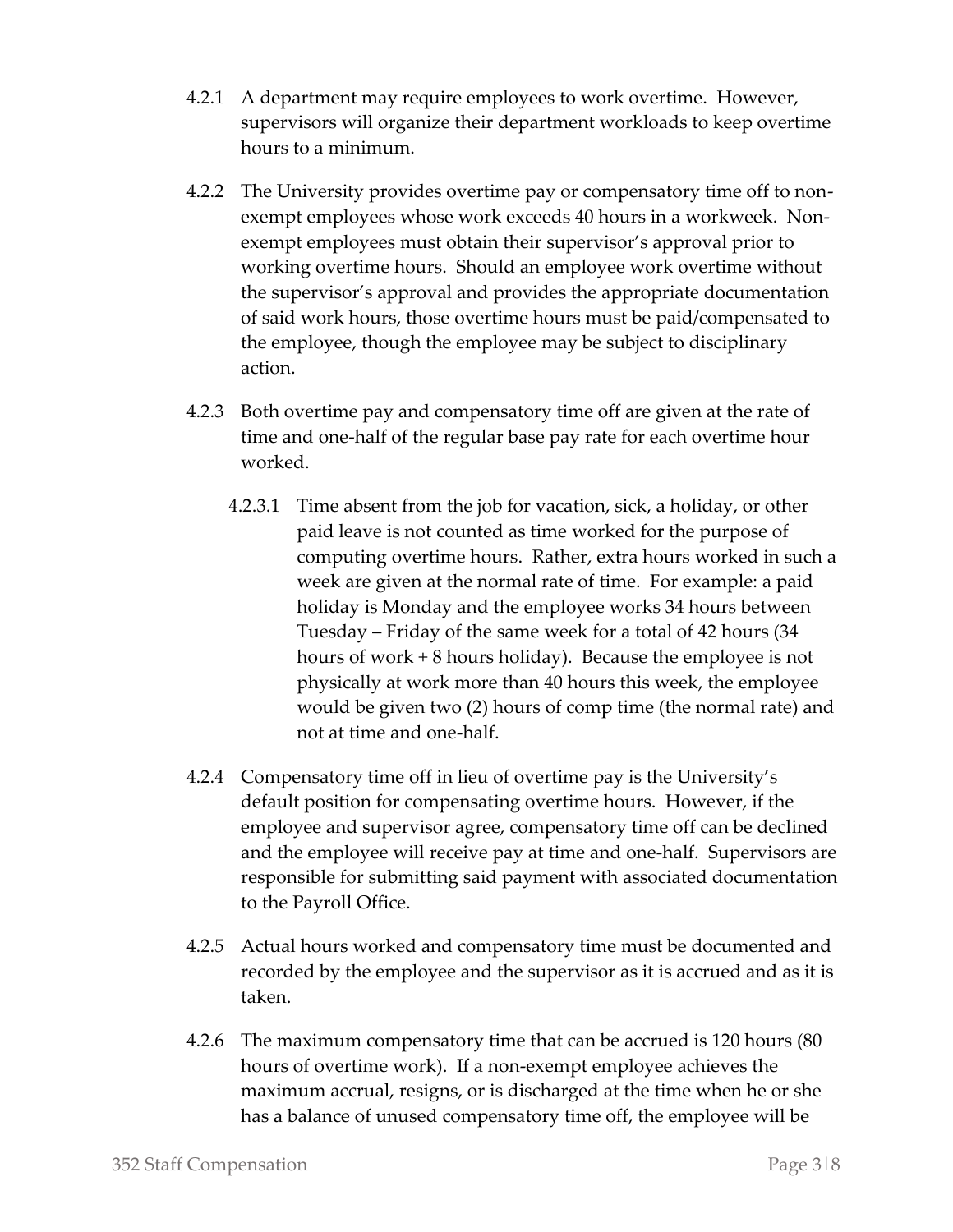paid for the unused compensatory time. Payment will be calculated using the employee's current base pay rate.

- 4.2.6.1 Employees who accumulate more than 120 hours of compensatory time without having scheduled time off in the next 30 days shall be automatically compensated for those hours above 120 hours.
- 4.2.7 If an employee is required to work on an official University holiday, the supervisor may schedule another day off during that workweek. If that is not possible, then employees are entitled to holiday premium pay (double time) if they are required to work on an official University holiday in a non-overtime workweek.
- 4.2.8 If a non-exempt employee is required to be on-call and is called into work for critical operational duties outside standard University business hours, DSU will compensate for those work hours the employee receives based on the above overtime/compensatory time rates.
- 4.3 For non-exempt employees who travel to meetings, conferences, etc. on the University's behalf, accountability of these hours in relation to overtime/compensatory time are as follows:
	- 4.3.1 An employee who commutes from home before the regular workday and returns to his/her home at the end of the workday is engaged in ordinary home to work travel, which is not considered work time.
	- 4.3.2 An employee who regularly works at a fixed campus building/location who must visit another fixed campus building/location for meetings, assignments, etc. must be compensated for the travel time as work time, except for the time the employee would normally spend commuting to the regular work site at the start/end of their workday.
	- 4.3.3 Travel that keeps an employee away from home overnight is travel away from home. Travel away from home is always considered work time when it occurs during standard University business hours, including on days that are not scheduled workdays.
		- 4.3.3.1 When the travel occurs outside standard University business hours for the employee, time spent as a passenger on an airplane, train, boat, bus, or automobile is not considered work time (is viewed as De Minimis) unless the employee is doing actual work such as preparing for a meeting/presentation the following day, etc.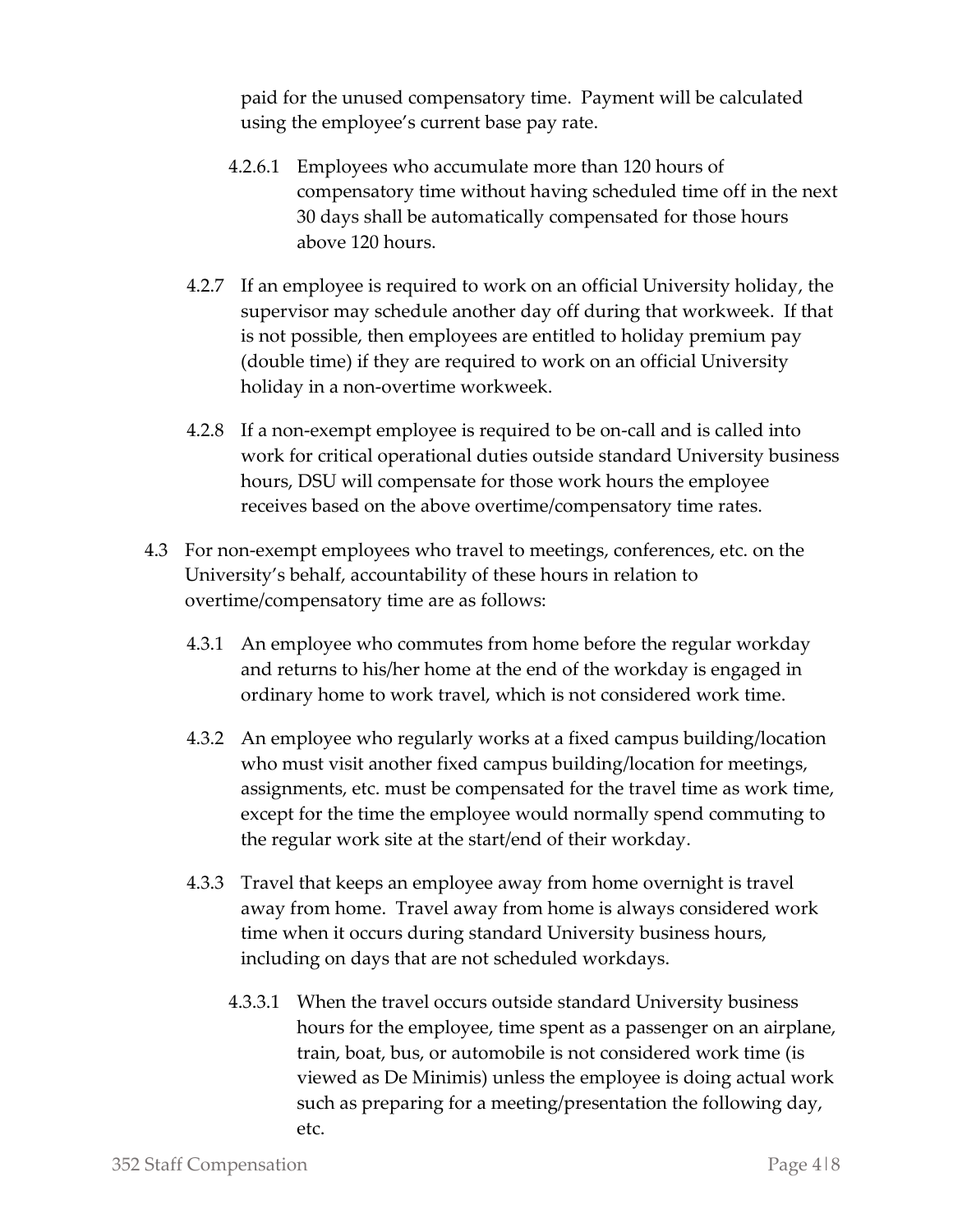- 4.3.3.2 When the travel occurs outside standard University business hours for the employee, time spent operating/driving the vehicle from one city to another is considered work time. Normal commuting away from home (hotel to meeting location, etc.) is considered ordinary home to work travel and not considered work time.
- 4.4 Staff Base Pay Guidelines
	- 4.4.1 It is the goal of DSU to attract, motivate, and retain highly qualified individuals whose knowledge, experience, and contributions advance the institution's mission. DSU is committed to fairly and equitably compensating staff for their role in the academic learning and support environment.
	- 4.4.2 Staff salary determination is made on national salary survey data of higher education institutions with similar characteristics to DSU which can include budget size, student enrollment, public vs. private classification, program/degree offerings, Carnegie Classification of Institutions of Higher Education, etc.
	- 4.4.3 Each staff member's job description will be analyzed and compared to the national salary survey data based on employee's job duties, experience, education, level of responsibility, etc. and assigned a market benchmark. Department/division heads, Vice Presidents, and the Human Resources Office will review factors used in determining appropriate benchmarks on an annual basis.
		- 4.4.3.1 The University President has the ultimate authority in determination of staff salaries.
	- 4.4.4 Staff salary equity information will be given to the Vice Presidents each year for use in making base salary market adjustments.
	- 4.4.5 Achieving and maintaining salary equity based on internal and external factors is an ongoing process. The University's salary equity goal is to have staff salaries average at least 100% market median.
	- 4.4.6 Base pay adjustments are generally given as part of the annual budget cycle and are implemented at the start of the fiscal year. Human Resources, together with department administrators, examines issues that arise outside the annual budget cycle. Some examples of issues that may be addressed midyear are: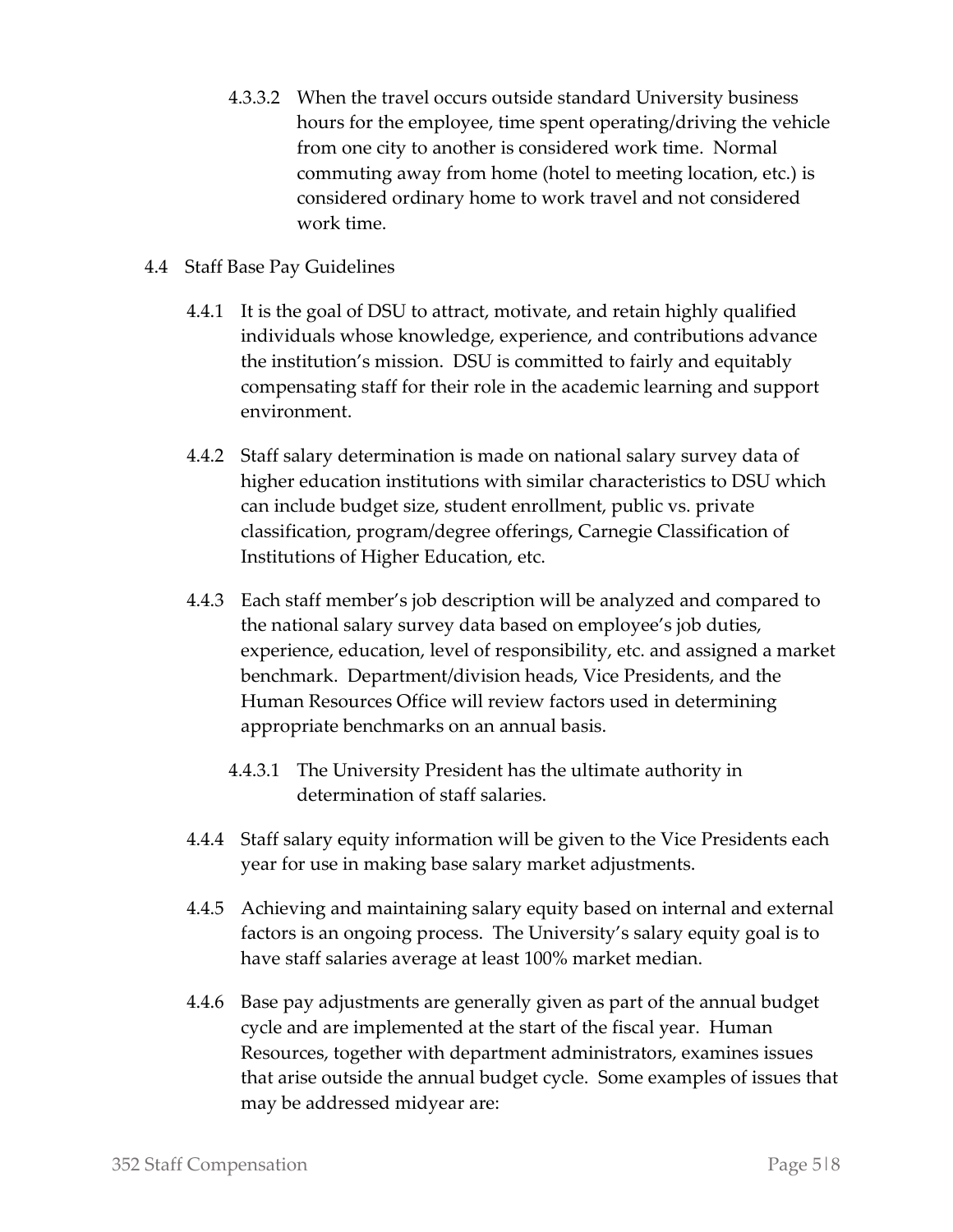- 4.4.6.1 Transfers and Reclassifications: employees who are promoted may be eligible for a pay increase in connection with the new position's market benchmark. However, employees whose transfer or reclassification results in a lateral move or demotion shall not receive a pay increase in connection with the action and may receive a pay decrease as determined by market factors, department administrators, and Human Resources.
- 4.4.6.2 Attrition: through the natural turnover process, department administrators should work with Human Resources to ensure pay is equitable for the replacement position based on market factors. Funding may be reallocated to ensure appropriate equity for the replacement position.
- 4.4.6.3 Externally Funded Positions: positions funded 50% or more from non-state funds may have as much as 10% variance from similarly benchmarked positions.
- 4.4.6.4 Other Salary Adjustments: employee retention issues, critical market conditions or resolution of salary inequity. Off-cycle salary adjustments shall not be used to reward performance.
- 4.4.7 The University may authorize the use of merit pay to compensate staff employees as part of the annual salary increase program.
	- 4.4.7.1 Commissions, bonuses, or other incentive payment programs given to employees or contractors for the purpose of securing enrollments of military service members is prohibited.
- 4.4.8 Equity Increases
	- 4.4.8.1 Based on funding availability, staff members are eligible for annual equity increases if the market median salary for the employee's market benchmark is greater than the employee's current salary.
	- 4.4.8.2 Equity increases for staff will be determined using various factors including but not limited to funding availability, number of positions below market median, and general staff salary equity needs.
	- 4.4.8.3 Vice Presidents reserve the right to withhold equity increases to positions that are vacant or to staff members who are not performing at a satisfactory level and are on a performance plan.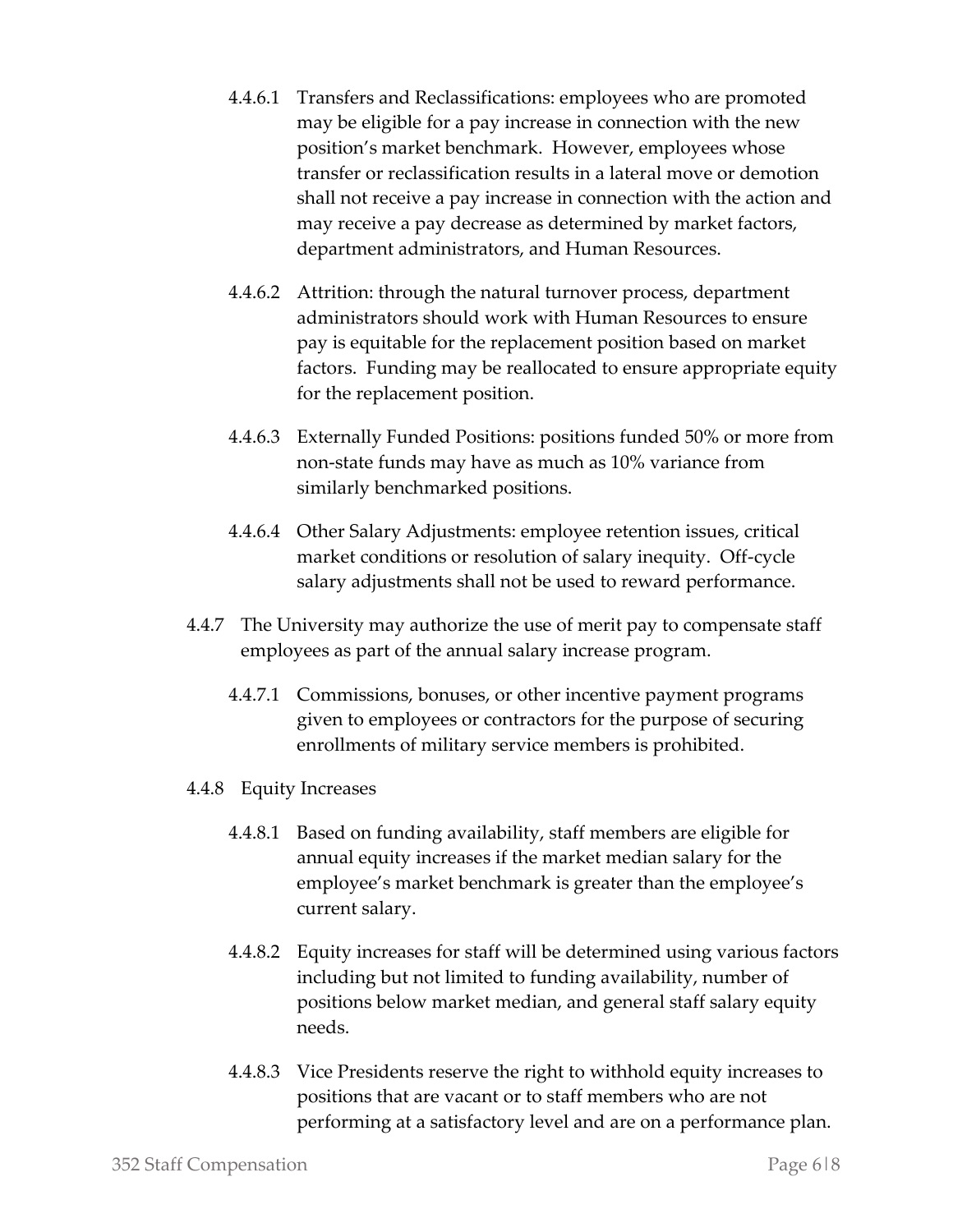Any unawarded amount can be awarded as part of the following year's annual campus equity increases.

- 4.4.9 Temporary positions are ineligible for institutional increases.
- 4.5 Staff Supplemental Pay Guidelines
	- 4.5.1 Supplemental compensation may be used to compensate full-time staff employees for additional temporary efforts or temporary assignments that significantly deviate from the job's normal expectations. Such additional compensation requires documentation of the additional assignment, when the job assignment is to be completed outside of standard University business hours, total number of hours worked, applicable rate, etc.
		- 4.5.1.1 Non-exempt employees must be paid at their applicable overtime rate for supplemental assignments since their base job is 40 hours of work per week.
		- 4.5.1.2 Employees may not accept or be compensated for additional assignments during standard University business hours if the secondary assignment is more than four (4) hours per week. Specific assignments that may occur during standard University business hours, such as staff who qualify for and are approved to adjunct teach, Staff Association leadership positions, staff committee leadership assignments, etc. require approval from campus administrators before the additional assignment may begin with hours being made up on their base/primary job.

#### **V. References**

- 5.1 DSU Policy 310: Part-Time Employment
- 5.2 Utah State Administrative Code R477-8-3: Lunch, Break and Exercise Release Periods
- 5.3 Utah State Administrative Code R610-2-3: Employment of Minors
- 5.4 US Department of Labor Wage and Hour Division (https://www.dol.gov/whd/)
- 5.5 US Department of Defense Voluntary Education Program (https://www.dodmou.com/)